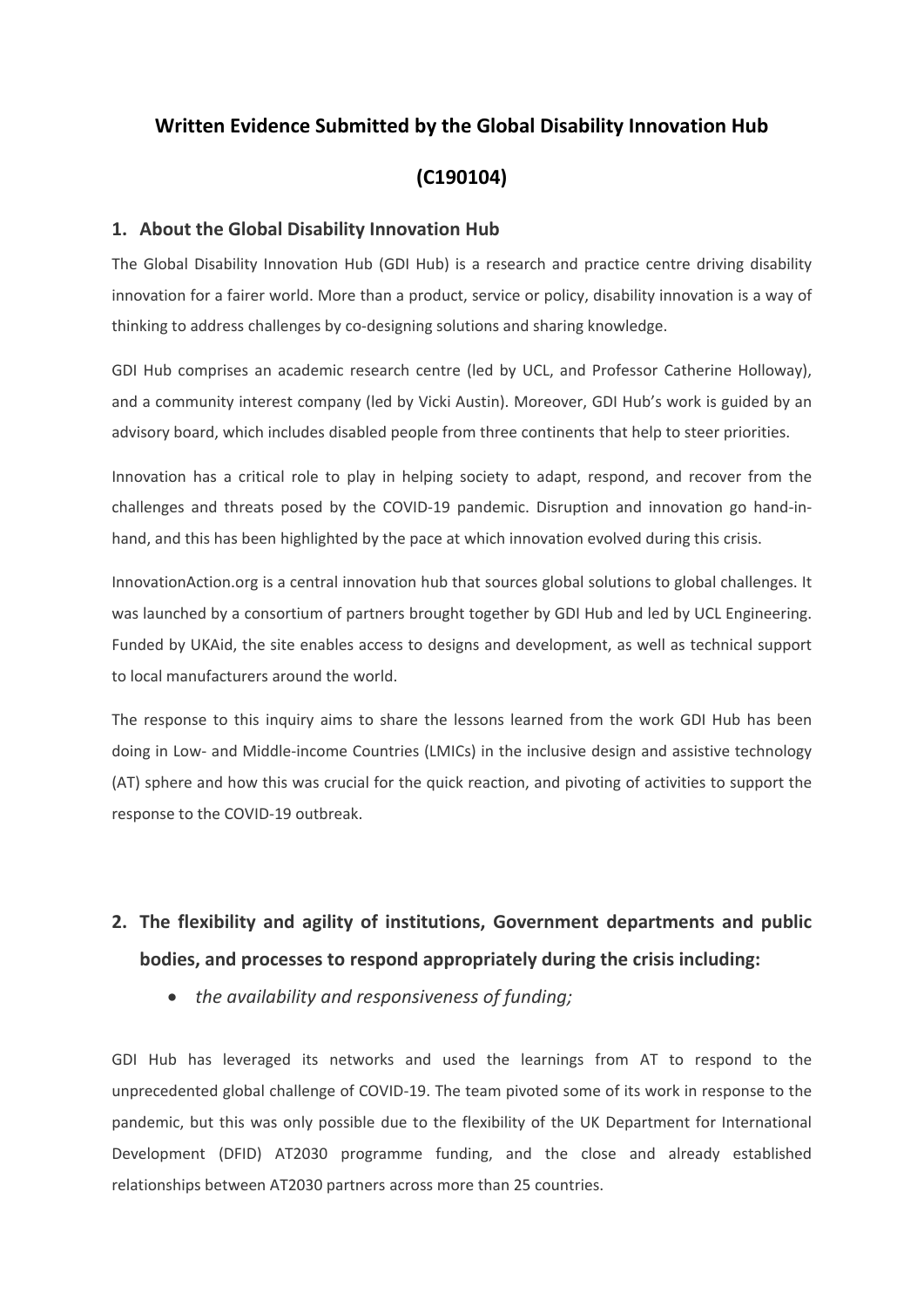AT2030 is a £20m investment by UK Aid (match-funded by GDI Hub) to test what works in improving access to AT globally. AT – for example hearing aids, wheelchairs, eyeglasses – are used by disabled and older people to overcome accessibility barriers, however 90% of people who need AT do not have access. Through AT2030, GDI Hub and its partners are exploring a) how lean impact models can be combined with distributed manufacturing and b) how advances in technology can be leveraged to develop new supply and delivery chains which are more accessible and resilient. Mapping of these approaches has been conducted by a researcher working in a novel role within GDI Hub – "post -doc researcher and innovation expert".

This person was seconded to the COVID Action project (led by Brink). The unique mix of deep insight into manufacturing and production, combined with innovation knowledge, has meant that the Local Production Local Solutions Call theme (being led by our researcher) has been able to identify key pathways by which PPE production can rapidly be increased across a number of local context across Africa and Asia, while at the same time locking in the flexibility needed to be resilient to future scenarios [2]. This flexible production capacity is directly applicable to improving the ability to adapt to the local context and user-specific requirements that are needed to improve the actual long-term outcomes of AT users. With the further developed understanding and mapping of these requirements globally that this work is developing, designs relevant to multiple parallel localities across the globe can be readily identified and shared.

A number of GDI Hub researchers and partners have also pivoted their work to address the impact of COVID-19 on disabled people. One of the examples is the Collective Heartbeat project where they rapidly developed digital technologies to bring some of the psychological benefits of collective experience to online, virtual experience, with the aim to boost the feelings of social connection. Another is the expansion of the Innovate Now accelerator based in Nairobi, to support COVID related digital interventions.

It is important to note that this fast response was enabled by the already established partnership between DFID and Brink (who lead the Frontier Tech programme for them) and the ideal fit of GDI Hub expertise in empowering local communities to innovate and repair technology. Both the existing partnerships with governments and local communities in LMICs, but also the technical expertise to support directly innovation efforts were crucial.

DFID acted quickly and with intelligence bringing partners together. That being said, if further flexible funding streams had been available, without reducing the resource available to the existing AT2030 programme, more pivots could have happened to provide rapid support to the COVID-19 response.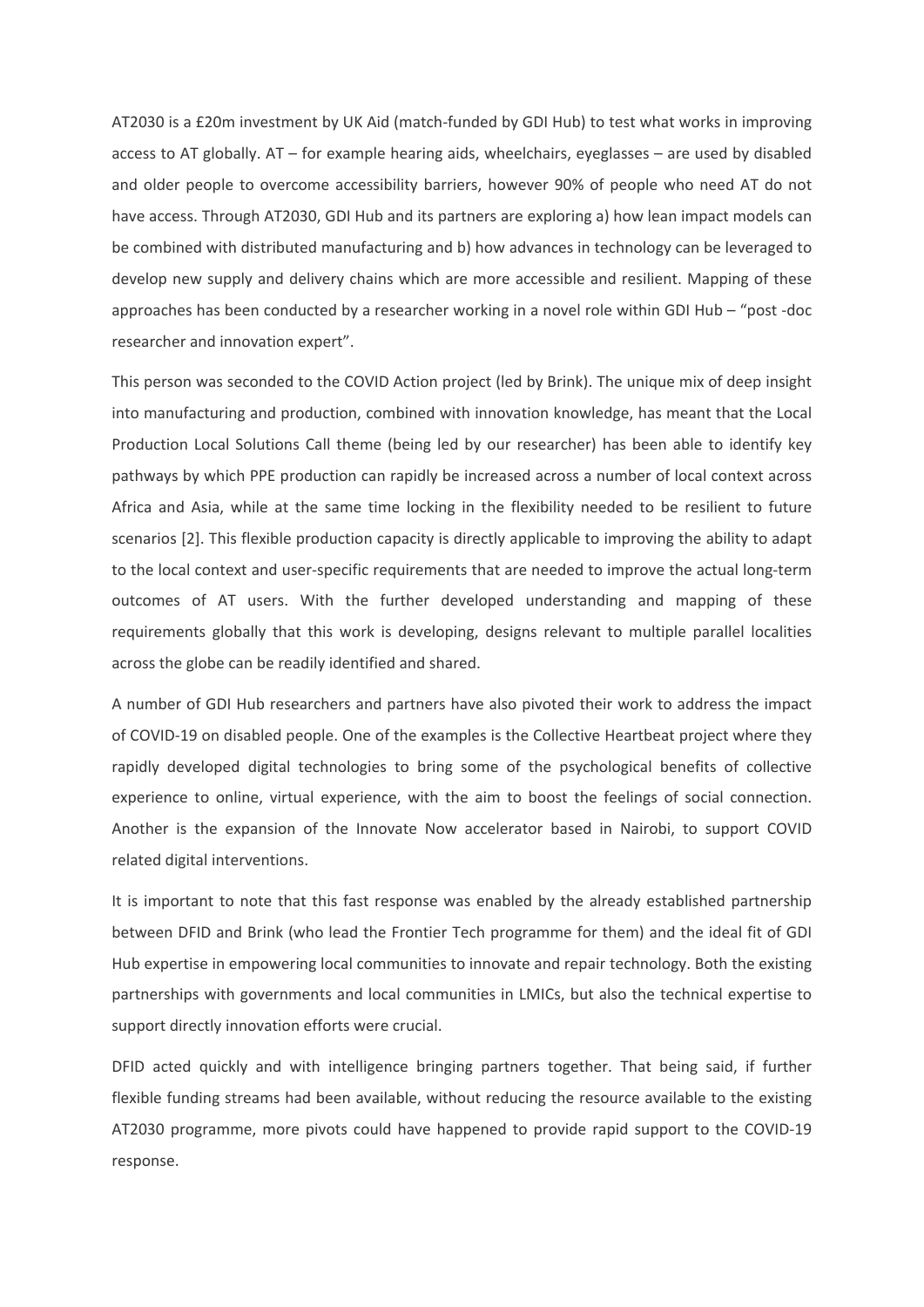# **3. The capturing of data during the crisis that is of the quality and quantity needed to:**

*maximise learnings afterwards;*

Not all segments of society were affected in the same way by the COVID-19 pandemic. The situation has raised explicit challenges for the inclusion of disabled people and, therefore, has affected their participation in daily life. While community mobility, access to education, employment and health care [9] have been felt globally, disabled people might be affected by some of these changes in unexpected ways [10, 11]. Although having a disability most of the time does not put someone directly at higher risk of being infected by COVID-19, many disabled people have additional underlying conditions that make them more susceptible [12]. Many disabled people also rely on frequent in-person interactions with their own social support network for their basic needs, which could increase the risk of contracting the virus [13, 14].

To maximise learnings, GDI Hub has been collecting data on the impact of COVID-19 in the disabled community in relation to:

- $\checkmark$  AT use and provision during COVID-19;
- mobility training for the visually impaired during lockdown;
- user needs and experience of asynchronous collaboration technologies while working from home;
- $\checkmark$  the development and implementation of inclusive innovations and initiatives in Africa in response to the COVID-19 pandemic;
- $\checkmark$  inclusive digital technology to amplify social connectedness through collective cultural experience during social isolation.

Additionally, in partnership with DFID and Brink GDI researchers have also been working on mapping local production and local manufacturing capabilities in LMICs to support the global COVID-19 response.

This work has shown that circular economic approaches have come to the forefront in many local contexts. With the compromise of supply chains, supply loops making use of local materials and local available resources are the ones that are most resilient to outside change.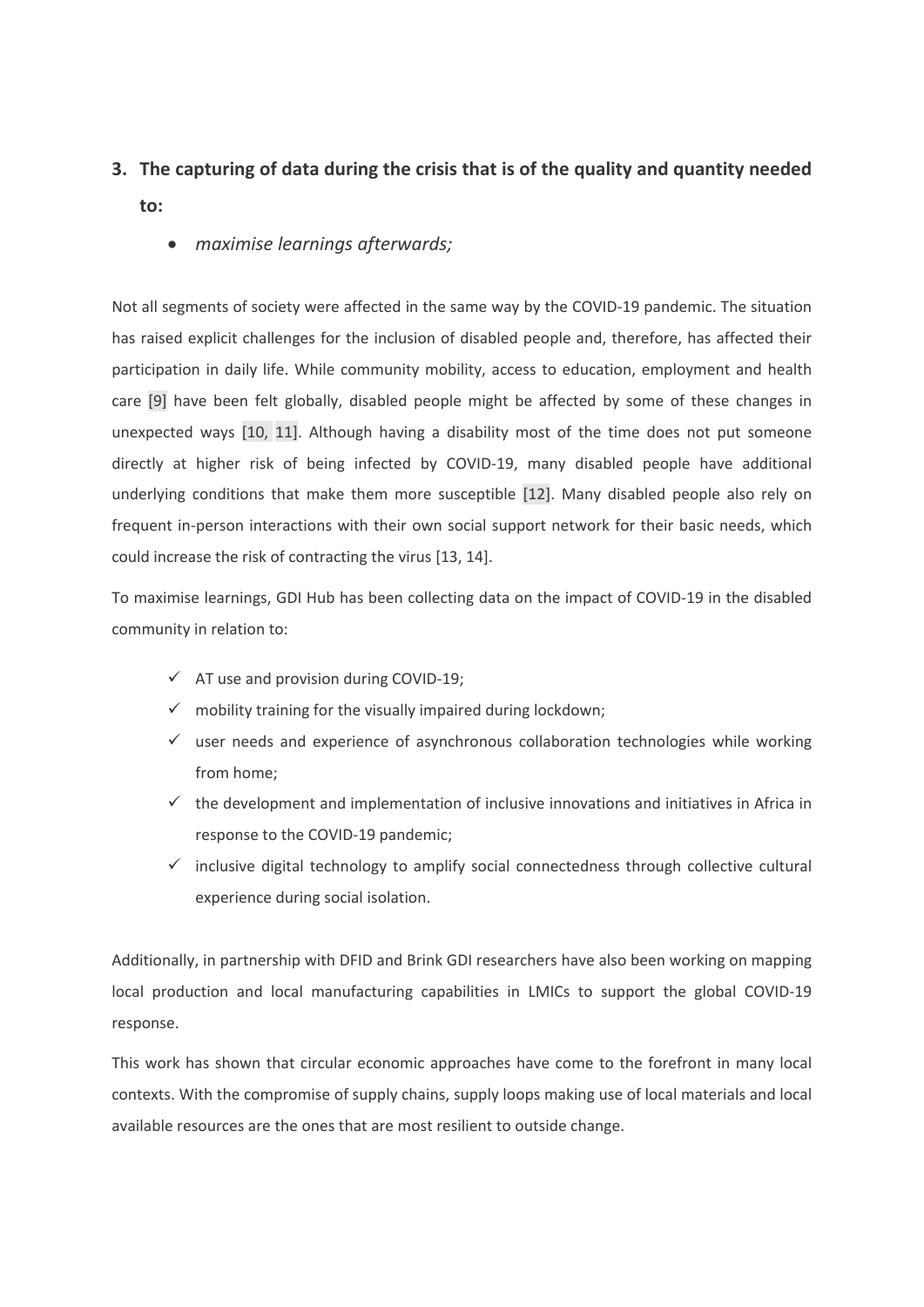The Innovation Action website provides a platform to connect local companies and organisations to create local flexible manufacturing capacity. It is building a community of experts and connecting innovators with the knowledge and expertise needed. This is of the foremost importance not just for COVID-19, but for resilience in the face of future pandemics and other kinds of crises.

## **4. Final thoughts and recommendations**

Being part of UCL - a multidisciplinary world-leading university – and already operating a large, global programme on an adjacent matter, places GDI Hub in an ideal position to help it to address major challenges presented to communities, national governments and international institutions. In order to best respond to future outbreaks, based on the lessons learned from AT, and on the data collected so far on the COVID-19 pandemic, the GDI Hub recommends:

- $\checkmark$  Continuing to ensure contractual flexibility within grants to allow pivoting of topic during global pandemics;
- $\checkmark$  The creation of incentivised collaboration of the type initiated under CovidAction, to enable diverse partners to bring their specialism to bare, collectively, against a clear mission
- $\checkmark$  Further resourcing and investigation into the benefits of 'reverse innovation' and distributed manufacturing models
- $\checkmark$  The establishment of innovation specialist research roles within universities:
	- o able to understand the gaps in the innovation process, and fast-track innovation
	- o working to bridge innovators with manufacturing capacity in local settings.

While COVID-19 has catalysed innovation, it has also revealed deficiencies in our preparedness, and raised the need to address these issues more systemically, and at a global scale.

Within humanitarian settings, or public health crises as the COVID-19 pandemic presented, it became clearer that the world needs a shift towards reverse innovation. This involves the creation of simple affordable products that can be easily manufactured, making the transition from the bench to the bedside at unprecedented pace.

Community resilience in LMICs is not necessarily increased with access to the latest technology. Instead, the innovation ecosystem needs to be redesigned, and the idea of repairability embedded from the inception stages of the product development.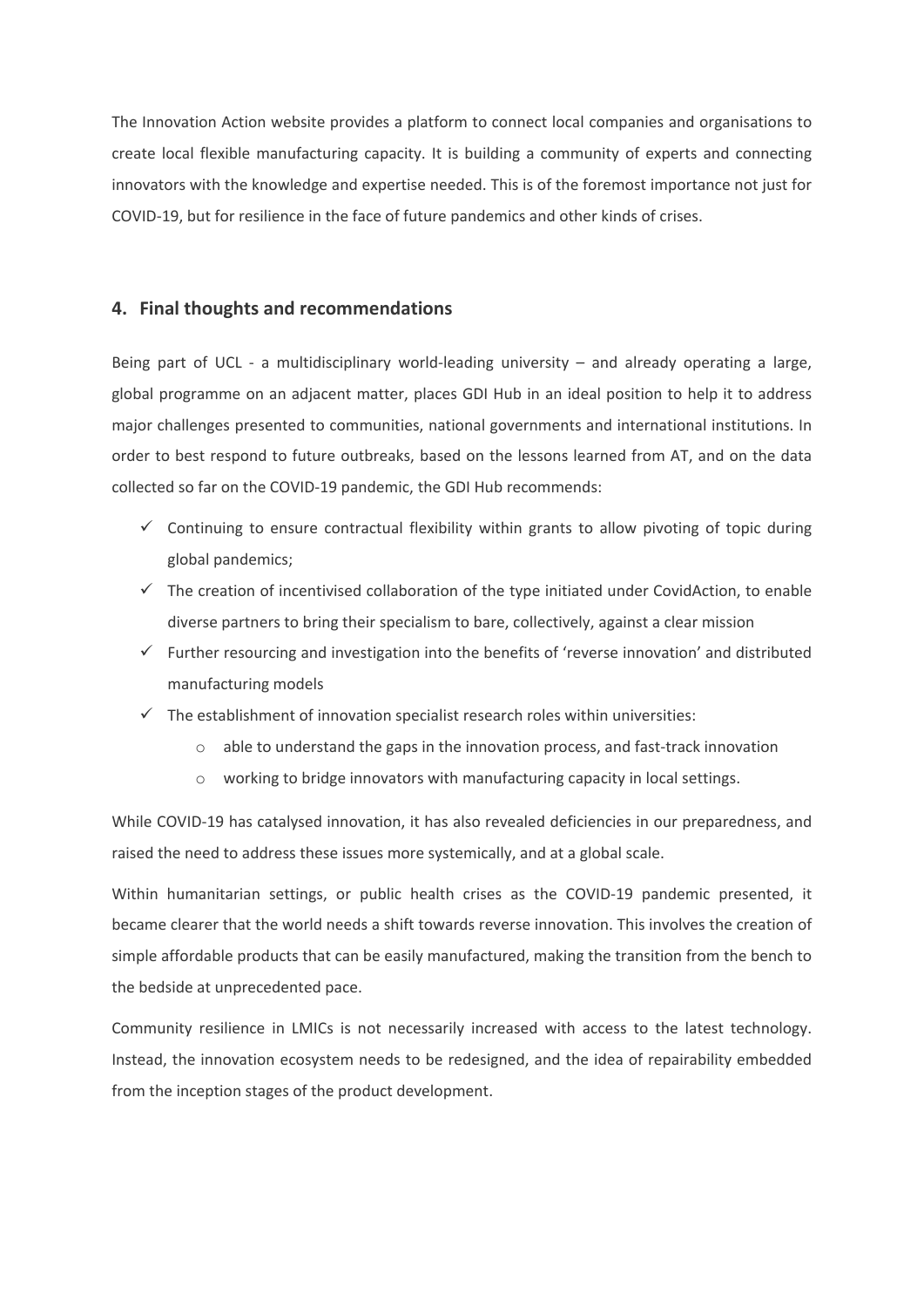The design and implementation of more inclusive innovation policies can help to achieve more equitable, sustainable and inclusive development. However, this is only possible if the end users are empowered and involved in the design and implementation of such policies and systems.

Increasing community resilience is a core part of making communities more inclusive. More inclusive systems can lead to better resilience in times of pandemic by reducing the chances of exclusion of the most marginalised populations in society.

On a final note, disabled people should always be at the centre and engaged in the development of user-centred technologies, systems, and policies thereby ensuring that all end user needs are met appropriately and in a timely way.

#### **5. Background**

The challenges of AT provision are similar to those seen in relation to the COVID-19 pandemic: a lack of affordable, quality products, trained personnel, manufacturing, production and global suppliers. By replicating learnings and working across the GDI Hub's global networks, [www.innovationaction.org](http://www.innovationaction.org/) [a](http://www.innovationaction.org/)ims to bridge sectors, industries and borders, and rapidly catapult innovations to the regions that need them.

#### **5.1. Local Manufacturing**

Now, more than ever, the need for local production and manufacturing has been highlighted by the disruption of complex and interwoven global supply chains [1, 2]. Across LMICs and globally, innovators are finding novel approaches to shorten supply chains, using local raw materials, and pivot domestic manufacturing to supply local needs [2].

On the one hand, local manufacturing might raise the costs of products (when compared with global supply chains), on the other it can provide security against shortages, export bans and changing needs. For example, having no capacity for PPE manufacturing has left many countries vulnerable and dependent on China in the early stages of the pandemic [3].

Sustainability in Manufacturing through Distributed Manufacturing Systems (DMS), where production is closer to the point of clinical need (or use) can boost economic and development regional growth and, at the same time, help to reduce emissions related to transport and distribution [4]. Furthermore, recent experiences with wheelchair provision have shown how DMS can help produce devices that are better able to address the needs of local users and providers [5]. From the GDI Hub researchers, and local communities' perspective, DMS is a way to solve more quickly the challenges disabled people face. For example, GDI Hub is working with Humanity and Inclusion on piloting 3D printing orthotic devices in remote locations in Northern Uganda and is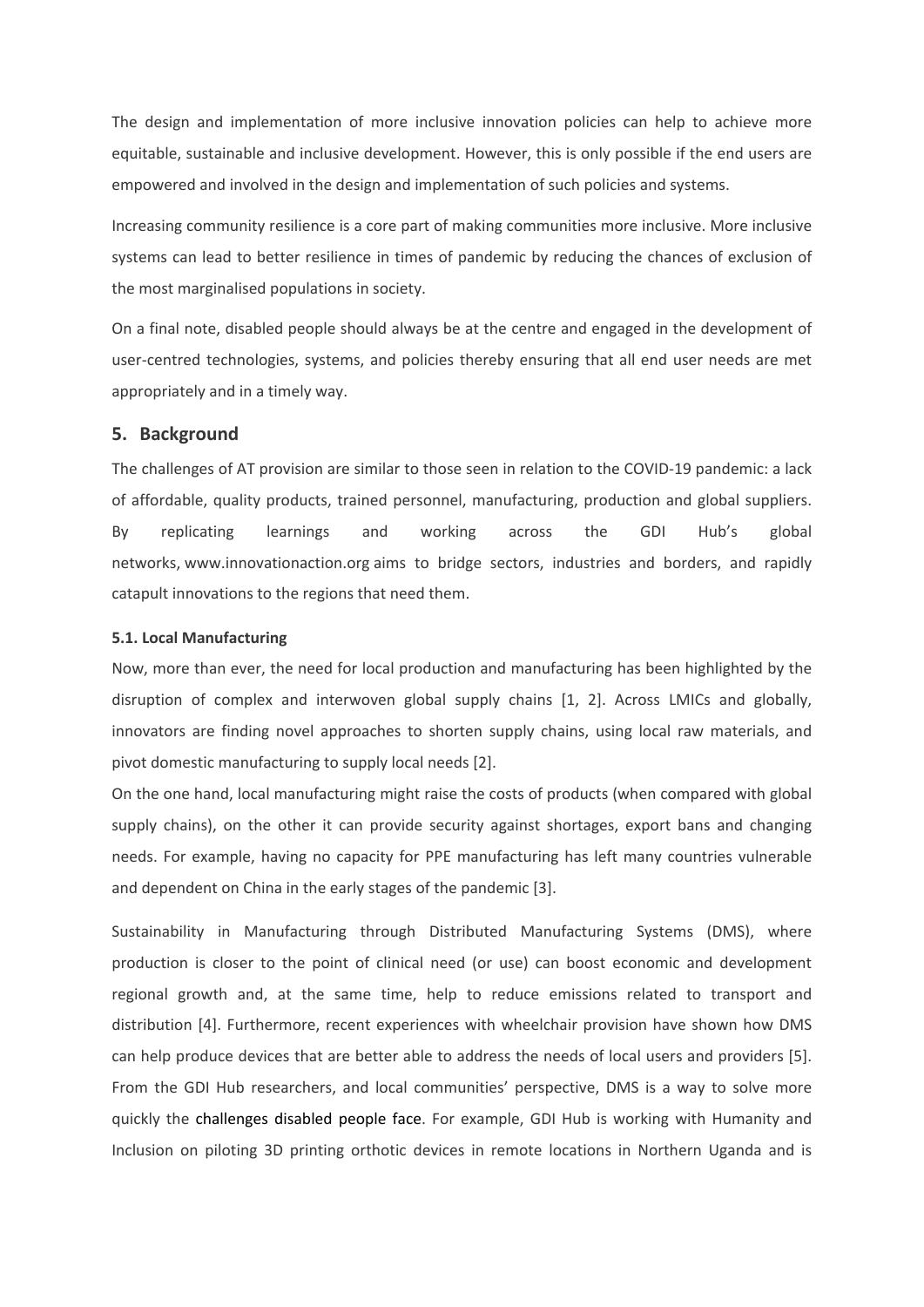supporting the development of networks of PPE production through the COVIDAction project, funded by UKAid, which will later be leveraged for AT production [6].

In the "Product Narrative for Prosthetics", published under AT2030, it was found that in LMICs, there are typically limited options of components available for purchase locally [7]. Instead, prosthetists or health administrators either hold stock of components – but have difficulties in predicting the needs of users who seek care – or place individual orders directly from overseas suppliers after patient assessment, leading to long lead times, inefficient and costly procurements, and logistical challenges. To address this, in Strategic Objective 5, it was found that *local, responsive supply channels are needed to support providers,* and that the desired long term outcome was that of a *competitive, healthy local market of an assortment of affordable prosthetic component options ready to meet the needs of all users.*

#### **5.2. Local Repair**

Helping to build community resilience by designing a more inclusive innovation system, where repairability is embedded in the product design is also a challenge that the GDI researchers are delving into.

WHO has found that the lack of ability to locally repair, maintain and replace assistive products contributes to high abandonment rates of AT [8]. Community repair leads to an increase in the product lifespan and decreases abandonment rates. GDI Hub researches have been collecting a number of case studies looking at ways in which the community can repair AT.

#### **5.3 Product Life Cycle**

GDI Hub work has shown that the more aspects of the product life cycle that are achieved locally, the more the entire system can thrive and adapt. When problems arise, adaptation is usually slow, and leaves many people and localities in a very fragile state of dependence.

The COVID-19 crisis has highlighted that the businesses that are the most rigid and unable to adapt have been hit the worst. This lack of resilience of local settings could be addressed on two interconnected fronts: resilient supply chains, and flexibility in the local production ecosystems.

### **6. References**

[1] H. G. Adnan Seric, Saskia Mösle and Michael Windisch. "Managing COVID-19: How the pandemic disrupts global value chains." UNIDO. [https://iap.unido.org/articles/managing](https://iap.unido.org/articles/managing-covid-19-how-pandemic-disrupts-global-value-chains)[covid-19-how-pandemic-disrupts-global-value-chains](https://iap.unido.org/articles/managing-covid-19-how-pandemic-disrupts-global-value-chains) (accessed.